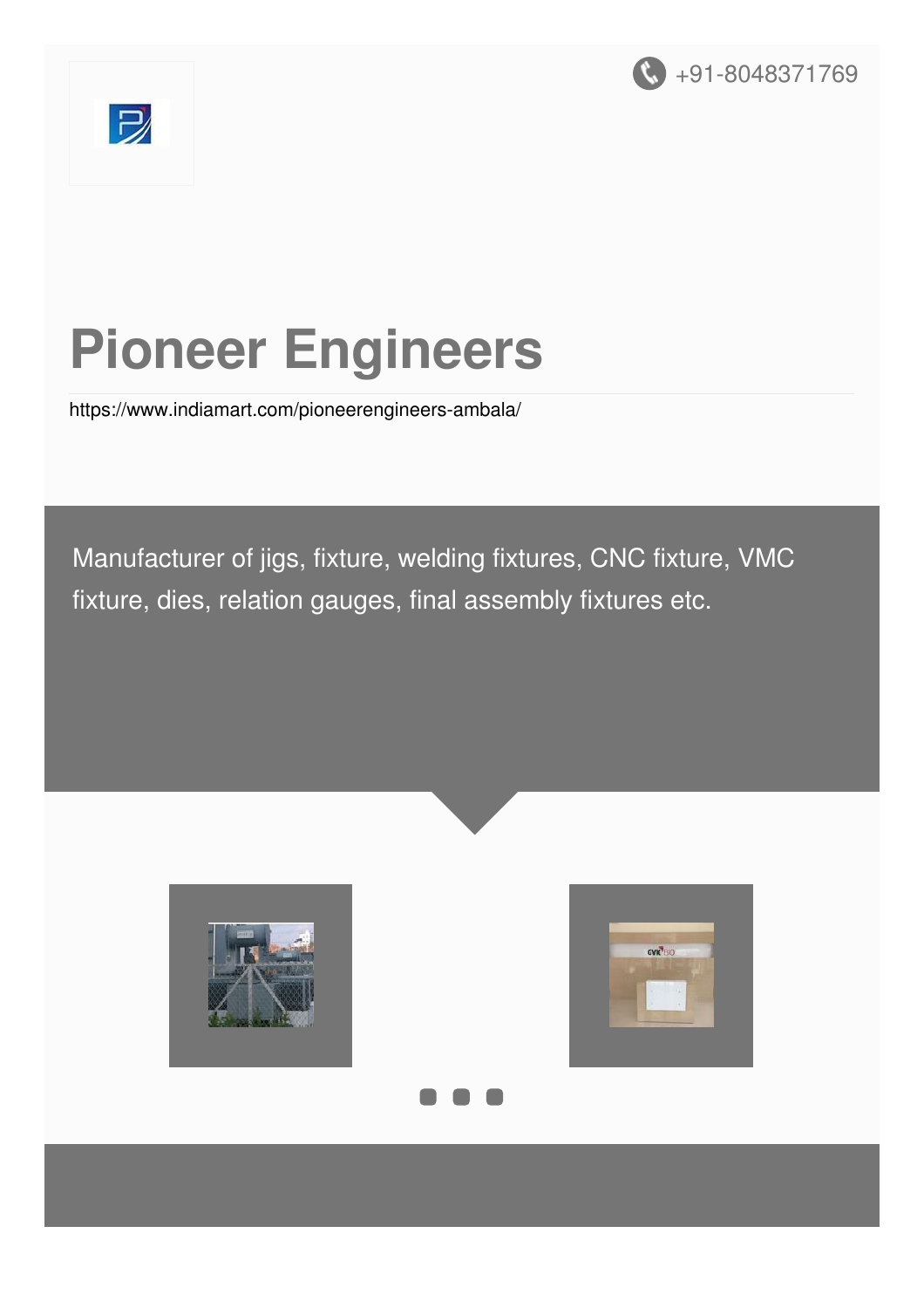#### About Us

Although India is marching towards self reliance in electric generation and distribution still there is a wide gap between transmission of quality power mainly due to lack of High Tension transmission lines and distribution through Low Tension power cables. Realizing the demand PEPIPL ventured into erection, and installation of HT lines and commissioning through LT lines. With a small beginning in the field of High Tension and Low Tension cable erection, installation and commission in 1990, PEPIPL ventured into interior electrical works and has also been proved highly successful in this field as well. In the journey of more than two decades, PEPIPL carried out the some of the most prestigious projects in a wide range of market segments. PEPIPL has experience in handling projects involving high cost and risk. PEPIPL has had the privilege of working with some of the Indian majors like GVK Biosciences, Granules India, Hetero Labs, etc., and multinational enterprises such as DuPont, Mylan Labs and many others. With abundant experience gained in every job, PEPIPL is the preferred choice for some of the most challenging and short tenured projects. Due to the vast experience, PEPIPL is now prepared to execute turnkey based projects for complex projects including design, civil, mechanical, HVAC, interiors, electrical works and take up PMC for such projects in the related areas and also keen to provide end to end solutions. Timely completion; Quality of workmanship and Safety are...

#### **For more information, please visit**

<https://www.indiamart.com/pioneerengineers-ambala/aboutus.html>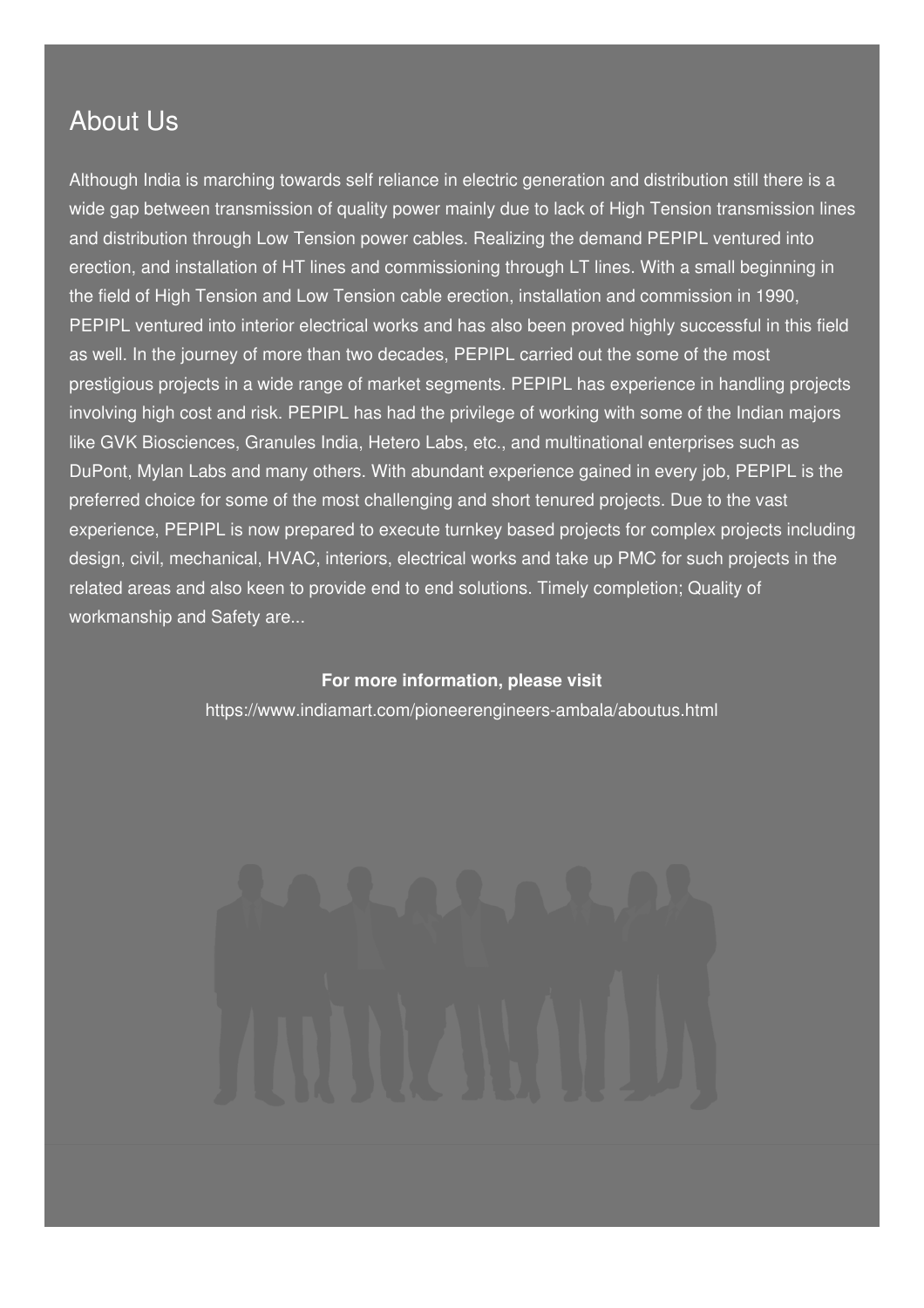### **OTHER PRODUCTS**



**Reception Interior** 



Home Interiors



Office Cabin Interior



Office Interiors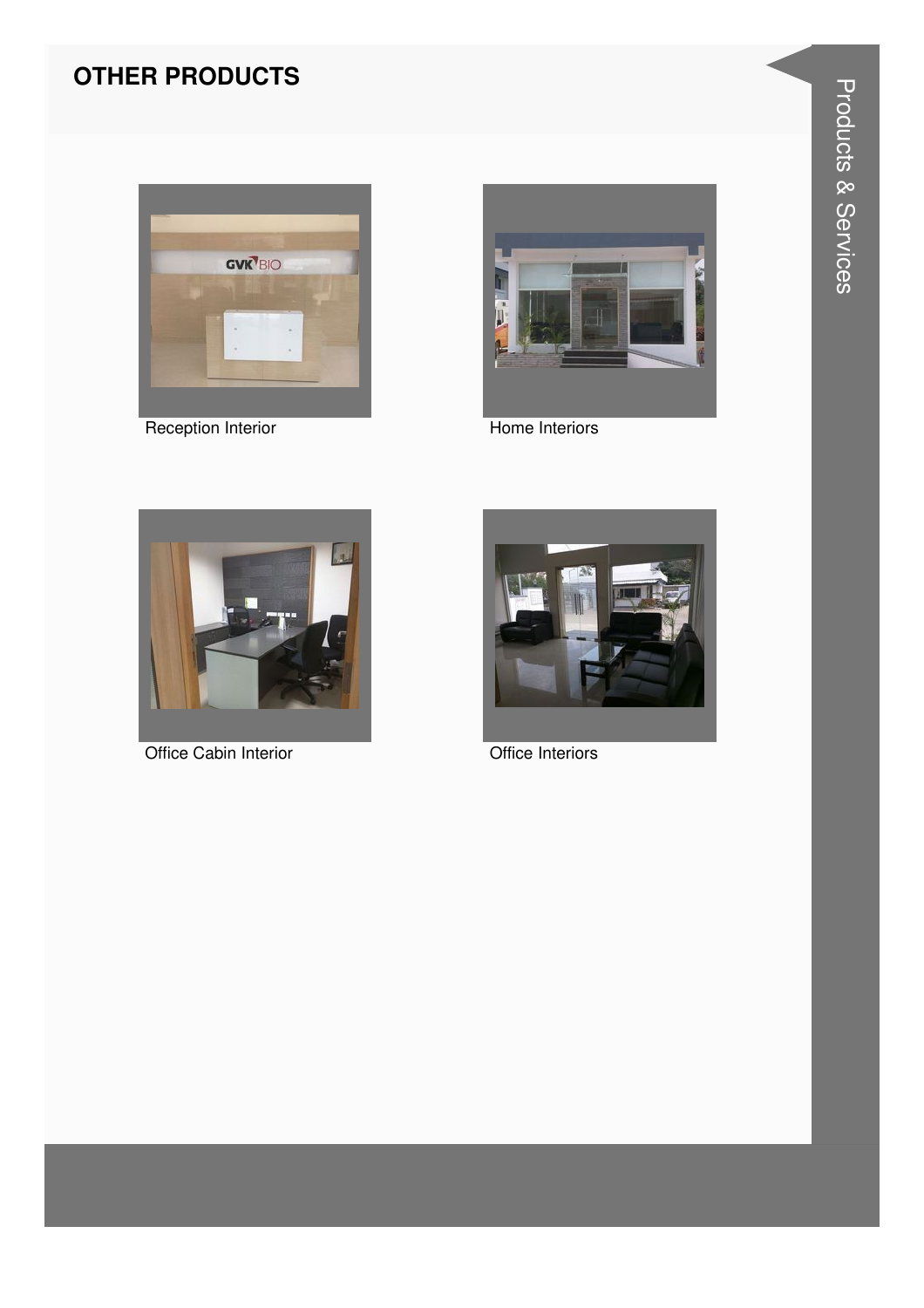## Factsheet

| Year of Establishment            | : 2005                      |
|----------------------------------|-----------------------------|
| <b>Nature of Business</b>        | : Manufacturer              |
| <b>Total Number of Employees</b> | $\therefore$ Upto 10 People |